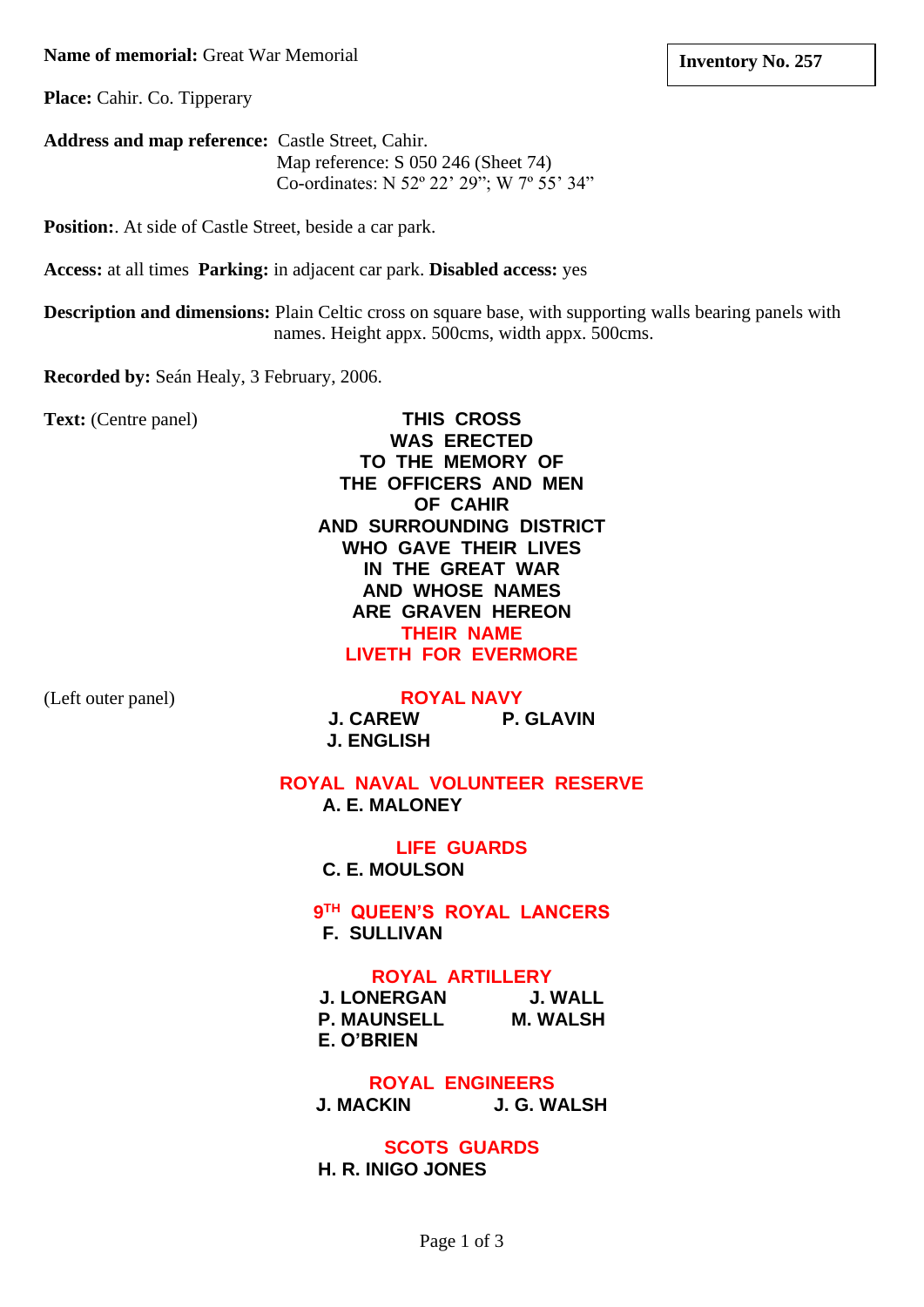# **IRISH GUARDS**

**M. BURKE** D. MARA<br> **J. DUNLEA** J. MASON **J. DUNLEA** 

(Left inner panel)

**W. FENNESSY J. MAHER P. FITZGIBBON J. O'BRIEN J. HOGAN M. KENNEALLY**

### **ROYAL FUSILIERS**

**W. ANDERSON**

#### **NORFOLK REGIMENT E. H. CUBITT**

**KING'S OWN SCOTTISH BORDERERS T. NUGENT**

**DUKE OF WELLINGTON'S REGIMENT M. WALSH**

## **OXFORDSHIRE & BUCKINGHAMSHIRE LIGHT INFANTRY**

**J. L. BURKE**

**MANCHESTER REGIMENT J. D. COONEY**

**ROYAL IRISH RIFLES**

**J. HARTY**

**ROYAL IRISH FUSILIERS P. BUCKLEY**

(Right inner panel)

#### **ROYAL IRISH REGIMENT**

| <b>J. BRABSTON</b> | T. MURPHY <sup>1</sup>         |
|--------------------|--------------------------------|
| A. BURKE           | <b>B. J. NOLAN</b>             |
| <b>M. CASEY</b>    | <b>D. O'BRIEN</b>              |
| <b>P. COTTER</b>   | <b>T. O'BRIEN</b>              |
| <b>M. CULLEN</b>   | W. O'BRIEN                     |
| <b>M. DILLON</b>   | R. O'DONNELL                   |
| <b>M. FAHY</b>     | <b>J. O'FARRELL</b>            |
| <b>W. FOLEY</b>    | <b>J. O'MAHONY</b>             |
| J. W. FORD         | <b>E. POWER</b>                |
| <b>P. HALLY</b>    | M. P. PRENDERGAST <sup>2</sup> |
| <b>P. HOGAN</b>    | <b>M. QUIGLEY</b>              |
| <b>M. LEAHY</b>    | <b>H. QUINN</b>                |
| <b>P. LONERGAN</b> | <b>M. REGAN</b>                |
| <b>R. LONERGAN</b> | <b>M. RIORDAN</b>              |
| <b>P. MASON</b>    | T. RYAN                        |
| <b>W. MOLONEY</b>  | <b>J. WHELAN</b>               |
|                    |                                |

<sup>&</sup>lt;sup>1</sup> An alias. His real name was Patrick Hackett, born 8 October 1897, in Drom, Co. Tipperary.

<sup>&</sup>lt;sup>2</sup> Mentioned in 'Wesley College, Dublin  $1845 - 1962$ ' – see below.